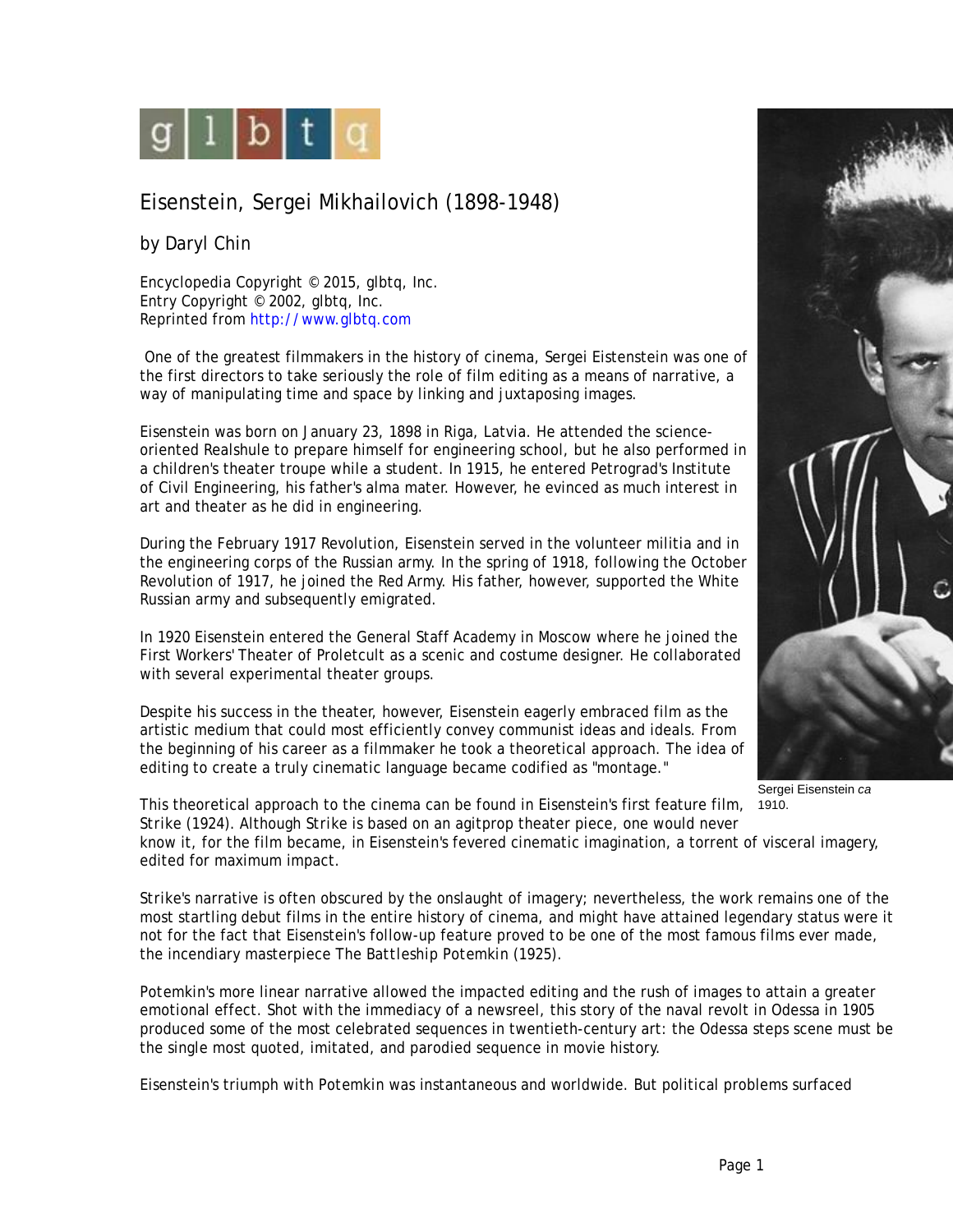during the filming of his next epic, *October* (1928). In that film, begun in 1927 to celebrate the October Revolution of 1917, Eisenstein planned his most elaborate scenario, which was to display his theory of "dialectical montage" to maximum effect. By the time filming was completed, however, Stalin's cultural policies were firmly in effect, which wreaked havoc with the film's final cut and the content.

When *October* was finally shown in 1928, the battles with the cultural bureaucracy had been fought, and Eisenstein had lost. His next movie, *Old and New* (1929), his paean to collective farming, proved a more conventional propagandistic piece, but it too was subject to censorship.

Chafing under the constraints of Stalinism, Eisenstein accepted offers to work abroad, which led to unfulfilled projects in the United States and to the spectacular debacle of *Que Viva Mexico!*, which was never completed, taken over by the producers, and edited into three separate films: *A Time in the Sun, Thunder Over Mexico*, and *Death Day* (1935-1938).

Eisenstein returned to the Soviet Union in 1935, where he continued the spiral of falling out of and back into favor with the Stalinist regime. His remaining films (*Bezhin Meadow* [1937]; *Alexander Nevsky* [1939]; *Ivan the Terrible, Part I* [1942]; *Ivan the Terrible, Part II: The Boyars' Plot* [1946]; and the fragment of *Ivan the Terrible, Part III* [1947]) were marked with the tensions of the political turmoil in which Eisenstein was embroiled.

Eisenstein's personal life was also chaotic. He married twice in response to political pressure, but his marriages were never consummated. His unexpurgated diaries, recently published as *Immortal Memories,* are filled with accounts of his infatuations with many young men, including his assistant, Grigori Alexandrov.

Often his infatuations (as in the case of Alexandrov) were with young heterosexual men, whom he would educate and assist in their careers. His drawings, recently exhibited during the centenary of his birth, include many illustrations of homosexual activity.

Despite his difficulties with censorship and other problems, Eisenstein created a remarkable legacy. His films reveal his continued commitment to experimentation in form. *Nevsky,* his first sound film, contains spectacular scenes, most notably the Battle on the Ice, as well as the incomparably thrilling film score of Sergei Prokofiev.

*Ivan the Terrible*, an intensely Expressionistic study of political power and corruption, with immense sets, voluminous costumes, and amazingly hyperbolic lighting, represents a contrast to this earlier work. It was not dynamically edited, but relied on extended long takes, in which dialogue, sound effects, and music were crucial. *Ivan the Terrible* pointed to new operatic possibilities in motion pictures.

In addition, *Nevsky* and *Ivan the Terrible* benefited from the charismatic performances of Nikolai Cherkassov, a "golden Adonis" on whom the director doted.

From *Strike* to *Ivan*, Eisenstein's career always excited controversy, but he remains one of the most important filmmakers in history, the exemplar of the true intellectual artist.

## **Bibliography**

Bergen, Ronald. *Eisenstein: A Life in Conflict.* Boston: Little, Brown, 1997.

Eisenstein, Sergei M. *Beyond the Stars: The Memoirs of Sergei M. Eisenstein*. Richard Taylor, ed.; William Powell, trans. Calcutta: Seagull Books, 1995.

\_\_\_\_\_. *Immortal Memories: An Autobiography*. Herbert Marshall, trans. Boston: Houghton Mifflin, 1983.